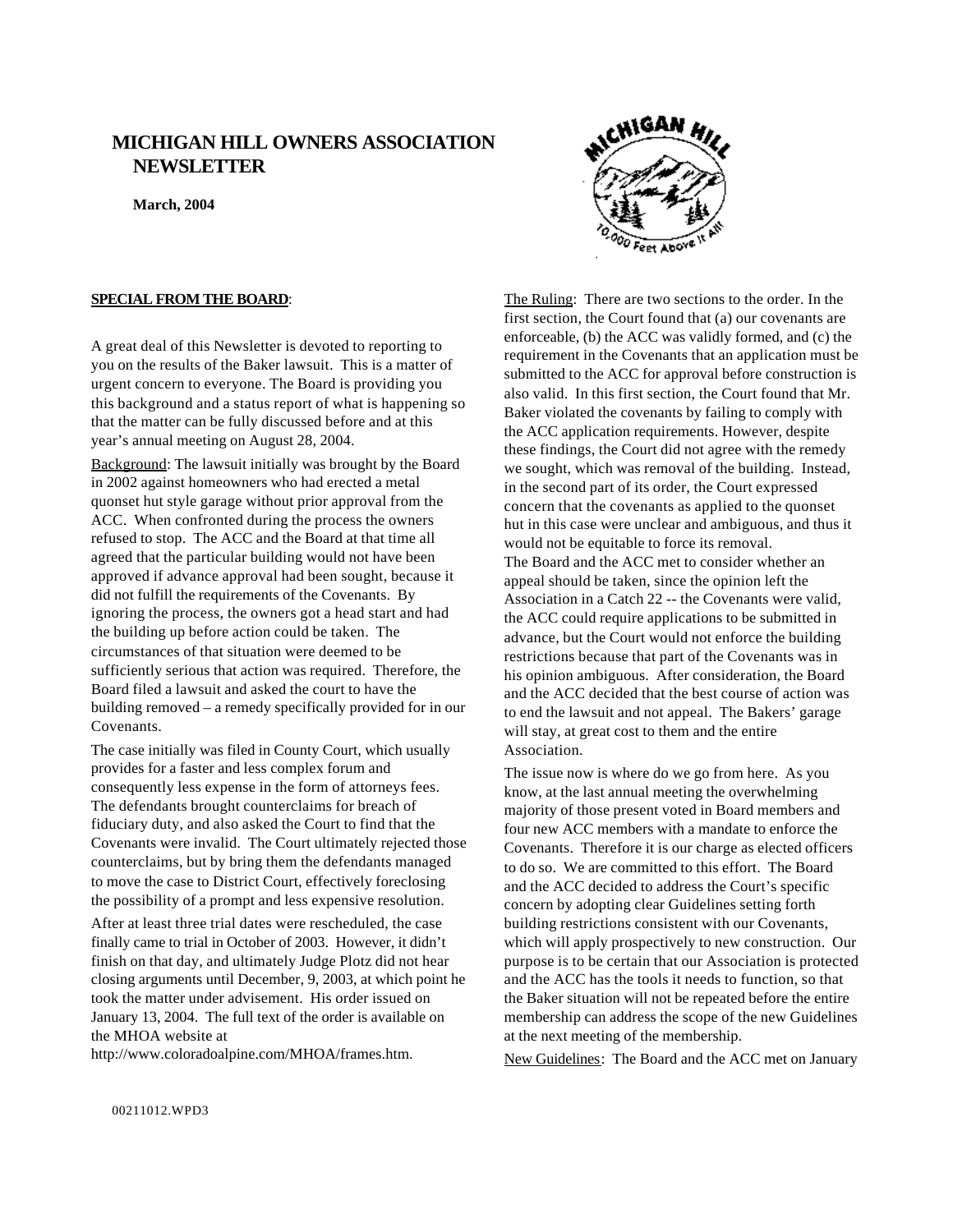21, 2004, to consider and draft proposed guidelines for building on the Hill. During that meeting, we looked at a set of 1983 guidelines which we discovered in some old Association records during the Baker case. They had apparently been forgotten over the years, as no one seemed to be aware of them. The Board and the ACC used these previous guidelines as a basis in drafting new ones. A draft was circulated and revised, and the Board and the ACC met again on February 21, 2004. In that meeting, the Board adopted a Resolution amending the Bylaws as follows:

> *The Board shall, from time to time, create and revise Design Regulations and Guidelines (the "Guidelines"). The Guidelines shall be consistent with the provisions of the Declaration of Covenants. The Guidelines shall be used by the Board and the ACC in evaluating all owner applications for approval of structures as required by the Covenants. A copy of the current approved Guidelines shall be recorded in the records of the Park County Clerk and Recorder's Office as Exhibit A to these Bylaws.*

After adopting the Resolution, the Board then approved and adopted the proposed Guidelines. A copy of the new Guidelines is included in this Newsletter. They have also been recorded at the Park County Clerk and Recorder's Office as Exhibit A to the Amended Bylaws.

The Board and the ACC wrote these Guidelines to try to implement the concepts found in the Covenants, which are that construction on the Hill be held to some basic standards to maintain the attractiveness of our community and enhance property values. We recognize that these Guidelines will please some people but not everyone. The same is true of our Covenants. It is impossible to make rules that please 100% of the people. Our goal has been to try to please the majority based on what we have heard from the membership to date.

Your Involvement: The Board has used its authority to amend the ByLaws and adopt Guidelines to provide our Association with protection between now and the next annual meeting. The amended Bylaws and the Guidelines adopted by the Board are effective as of February 21, 2004. However, all Bylaw amendments must also be ratified by a majority of the members at the next annual meeting. The Board and the ACC want to encourage all the members to become involved and to provide input on the Guidelines adopted February 21, 2004. The Board and ACC intend to host several focus group meetings for members between now and August to get your feedback and suggestions. If it appears that a majority of the people want to add or change these Guidelines in a manner which remains consistent with

the Covenants, then those changes can be addressed at the Annual Meeting. The bottom line however is that the Guidelines must be consistent with the Covenants. We cannot indirectly modify the Covenants by adopting inconsistent Guidelines. By holding meetings before the next Annual Meeting on August 28, 2004, we hope we can focus the issues and identify the problems, if any, so that our Annual Meeting can be conducted in a businesslike fashion. We would like to have at least two meetings in the Denver area and two on the Hill. If you are willing to host a meeting at your home, please contact Michaela Zisk at (719) 836-0296.

So please, take a moment to read the new Guidelines and think about what is best for our community as a whole. If you want to review the Covenants, remember they are available on-line at our website at

http://www.coloradoalpine.com/MHOA/frames.htm.

## **ACC**

John Willers is the current Chairman of the ACC. John's telephone is (719-836-2621).

**As always, all proposed construction must be reviewed by the MHOA Architectural Control Committee (ACC) and approved by the Board of Directors** (MHOA Covenants – Article 2 C). Plans and specifications must be submitted in writing to the ACC with sufficient time for review and approval – usually 30 days or less. The Board and the ACC will continue to use the attached form for applications for approval of proposed building plans. All applications will be reviewed by the ACC to be sure they comply with our Guidelines. Prior to beginning your construction activity, you must complete and submit the attached form.

## **ROADS**

There have been some questions about how often the roads on the Hill are plowed. The Association has operated for many years under a contract which called for the roads to be plowed on the weekends. About five or six years ago, when it became obvious that there were many more full-time residents, the Association revised the contract to provide for weekday plowing of the major roads (Michigan Hill Road, Georgia Pass Lookout, and Glacier Peak Road ) when needed. For now, if you are not on one of these roads, you may need to take responsibility for getting from your property to the nearest plowed road. The Board can foresee that we sooner or later we will need to expand our plowing to all roads as new homes are added. We will be discussing this issue at the next annual meeting and look forward to your input, as expansion of this service would in all probability require an increase in our dues.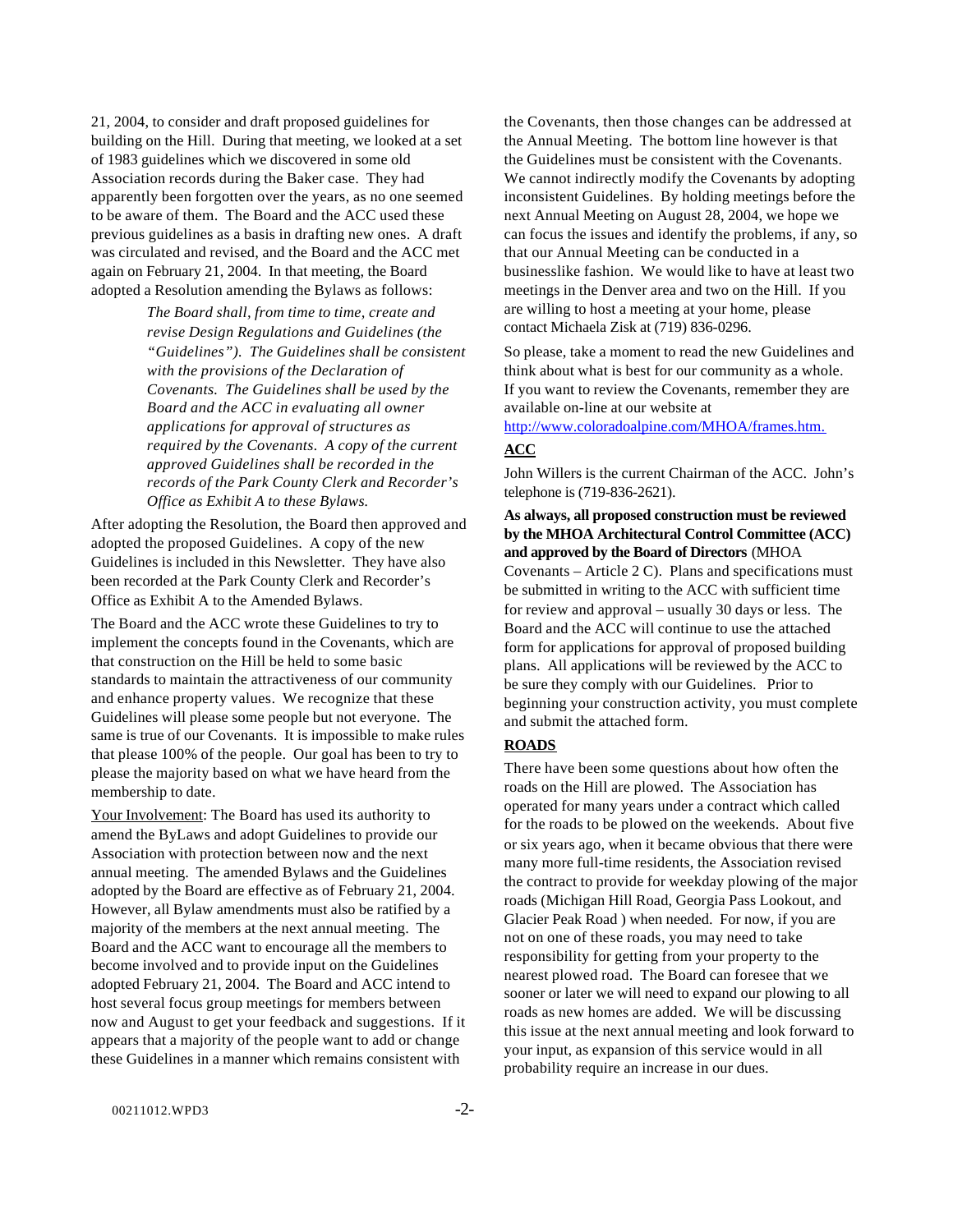### **FISHING POND**

Get out your poles, we are on the list to get fish this year for our pond. We will try to get them delivered as soon as the weather and access to the pond make it possible.



### **ANNUAL MHOA CLEAN-UP DAY**

The annual MHOA clean-up day is still planned for Memorial Day Weekend, 2004. A large dumpster will be provided near the pump on Michigan Hill Road. This dumpster is for Michigan Hill residents ONLY. If you have means of hauling trash to the dumpster or slash to the burn pit and wish to help out a neighbor, please meet at the dumpster on Saturday, May 29 at 10a.m. Residents who require help should also meet at the dumpster at the same time.

### **TREES, TREES, TREES!**

As some of you may have noticed, trees are growing abundantly in the 10-foot easements along the Michigan Hill roads. The trees can cause a visual hazard for drivers and do interfere with the road grading. Therefore we are going to try to cut or remove as many as possible this year. Before then, any resident who would like to transplant some of these trees from their easement to another location before they are removed from the 10 foot easements are welcome to do so. If you would like to take trees from another person's easement, be sure to get their permission first. In addition, we are looking for contractors who would be willing to dig up trees for a fee payable to the Association. If you know of someone who might be interested in some trees, please have them contact Bob White at (719) 836-2180. The 10-foot easement begins at the edge of the road and runs to property lines. Please respect your neighbors' property and do not dig without permission or beyond this 10 foot range.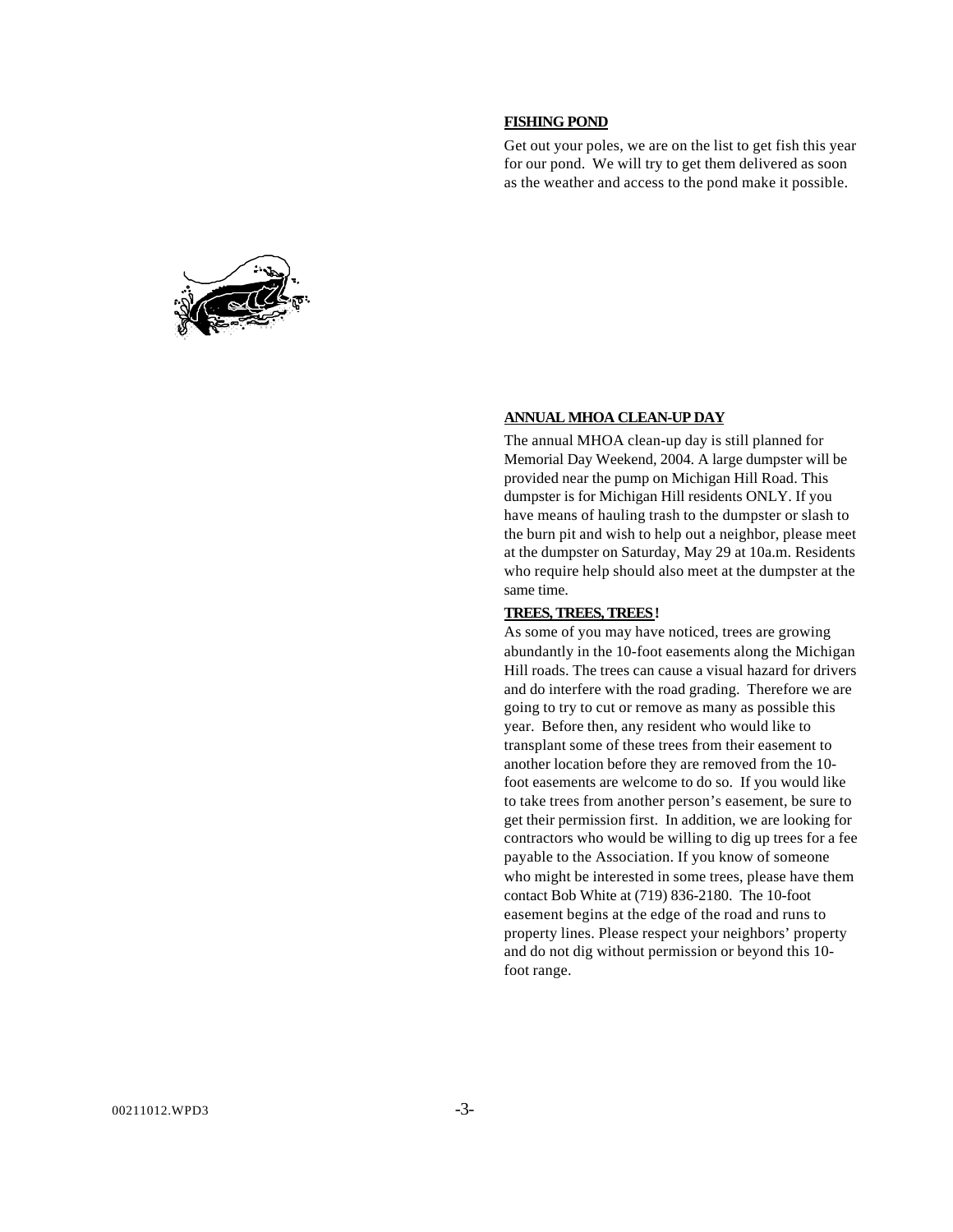## **MHOA CONTACT INFORMATION**

### **Board Members:**

Susan Hargleroad (303) 839-1204 (work) Blenda Crawford (303) 798-3830 (home) and (303) 458-1820 (work) Mary Dudzinski (303) 831-9855 (home) Michaela Zisk (719) 836-0296 (home) Bob White (719) 836-2180 (home)

## **ACC Members:**

John Willers (719) 836-2621 Tom Clinton (719) 836-2948 Ron Hunt (719) 836-7122 Ken Plattner (303) 663-5780

### **Committees:**

Stacy Wiley (719) 836-1403 (Picnic/Rec) Kathy Willers (719) 836-2621 Tom Clinton (719) 836-2948

## **MHOA Mailing Address:**

P.O. Box 123 Jefferson, CO 80456-0101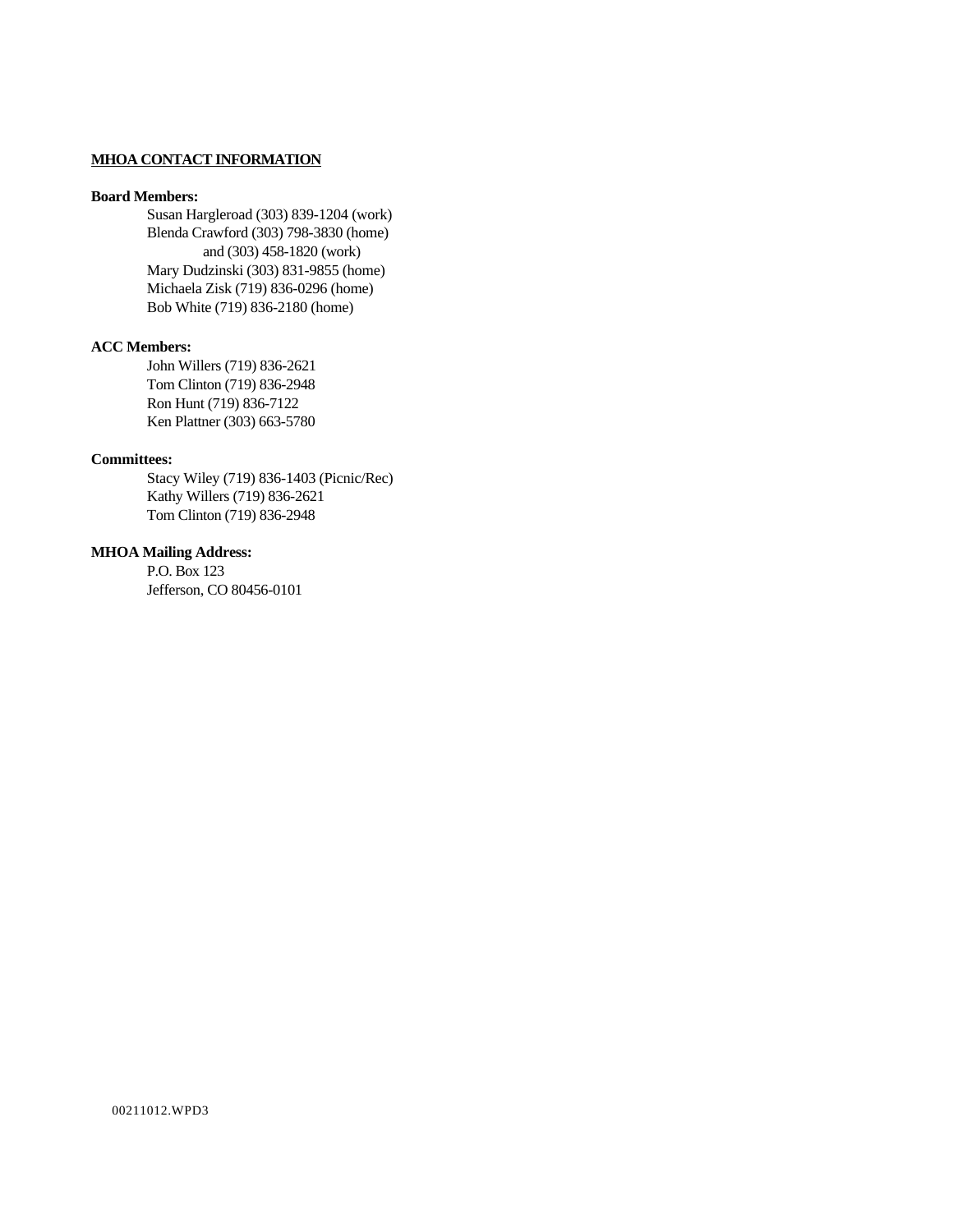## **MICHIGAN HILL DESIGN REGULATIONS AND GUIDELINES EFFECTIVE FEBRUARY 21, 2004**

### A. OBJECTIVES OF DESIGN REGULATIONS AND GUIDELINES

These design regulations are intended to create guidelines to preserve the natural beauty of Michigan Hill and its setting, to maintain Michigan Hill as a pleasant and desirable environment, to establish and to promote a conscious quality of design for the community and to protect and to promote property values and encourage good fire mitigation practices. These regulations are not intended to make the construction of structures difficult, complicated or expensive, but to require owners and builders to draw upon their common sense to design a structure which is consistent with the Covenants and best meets their particular requirements. All construction within Michigan Hill shall be reviewed by the Architectural Control Committee ("ACC"), which shall use these regulations and guidelines to assure that the appearance of all construction conforms to the standards required by the Covenants. The ACC will use these regulations and guidelines to implement the requirements of the Covenants in a manner which provides direction while allowing for individual creativity and variety consistent with the natural environment, with the goal of assuring an interesting and pleasing residential mountain community.

### B. DESIGN THEME

The major design themes for Michigan Hill require the following: (1) structures must be residential, not agricultural, industrial or commercial; (2) structures should have a rustic, rural, western mountain character; (3) buildings must be located on the lot in a way which complements the natural landscape; and (4) the overall plan and landscaping should blend into the natural setting to the greatest extent possible.

#### C. SITE LOCATION

When determining the location of buildings upon their sites, the character of each individual site should play a large part in shaping the building's style and orientation, while also taking into account adjacent building sites and views.

#### D. ARCHITECTURE

Because of Michigan Hill's remote and beautiful setting, it seems that the true essence of the character of the community should be one of solitude and quietness, where one can get away to a more relaxed atmosphere to enjoy nature without distraction. Environmental quality is a valuable amenity. Architectural styles should be consistent with the goal of preserving and enhancing solitude and quiet, while maximizing the privacy of all owners.

The materials used in the individual homes should be appropriate to the individual building design and also have a very close association to each individual lot's topography and vegetation. Flat open sites with little or no trees should have buildings with a close connection to the ground. They should not hover over the ground on stilts as may be done on steep or wooded sites. Colors and materials used in the buildings should be very natural and take from examples that can be seen in the native landscape. Exterior walls and trim must be constructed or finished with ruff cut lumber, natural logs or log siding, stone or stucco. Earth colors are required. If metal roofing is used, it should be painted earth tones in shades of green, brown, dark red, or blue. Other types of roof materials should also be earth colored. In general the emphasis of the architectural style should be that

### 00211012.WPD3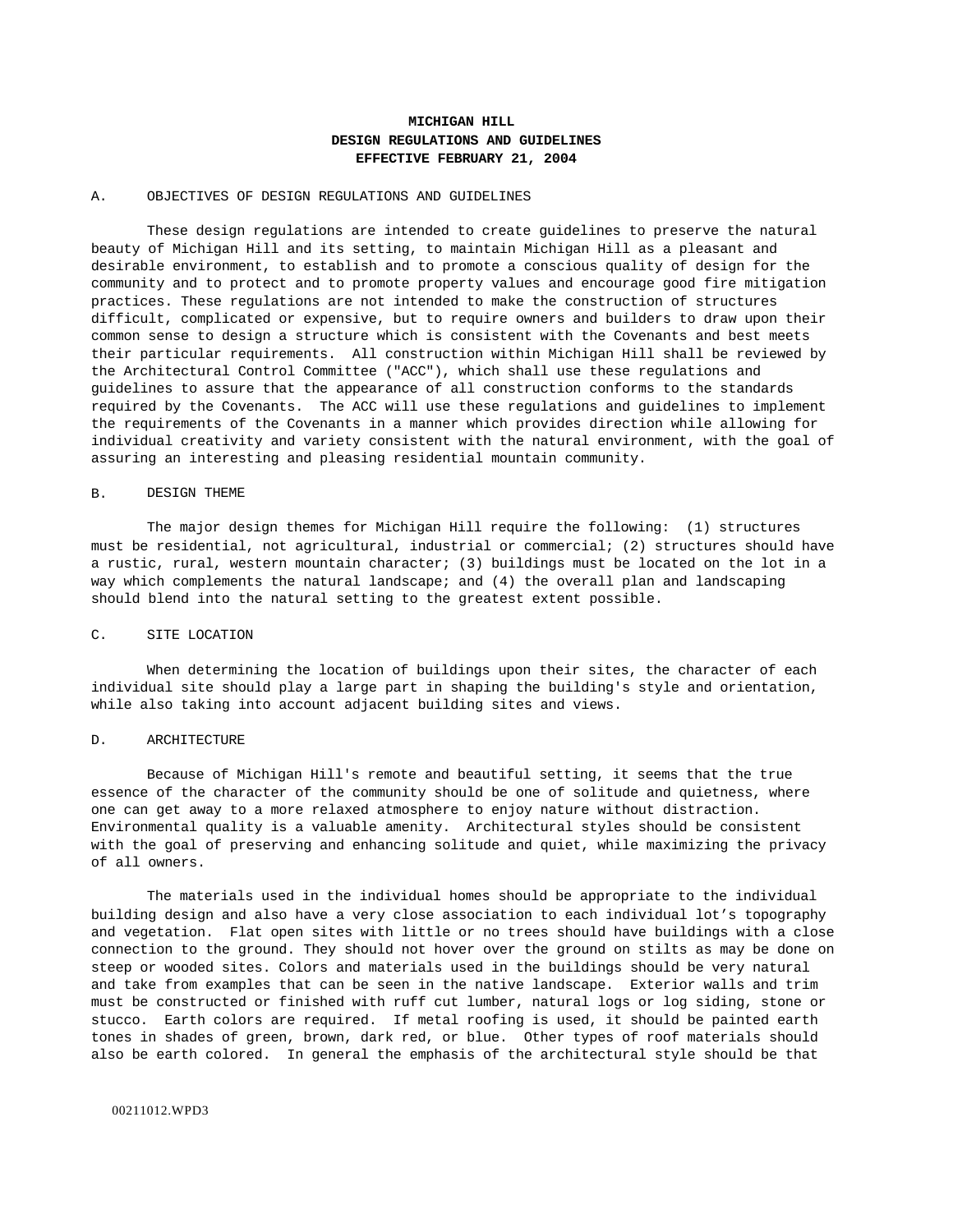of a rustic, textured feeling which from a distance blends in with the general natural landscape.

Outbuildings, such as garages, workshops, and storage sheds, must comply with these same standards and must be proportionate in size to the size of the residence. Small, prefabricated storage sheds not designed to withstand the snow and wind loads frequently encountered on the Hill are not allowed.

### E. LANDSCAPING AND DRIVEWAYS

Landscaping is another important consideration when building upon the lots of Michigan Hill. The general philosophy should be to try to maintain the natural topography of the land and native vegetation as much as possible.

When grading for roads and driveways, the slope of the land should be an important factor in determining their layout. Roads should run perpendicular to the direction of the slope as much as possible to limit erosion on steep hills which are hard to maneuver in bad weather. Roads which curve around natural elements are more pleasing and are also not as noticeable.

Fences are an important landscape element. Perimeter or boundary fences enclosing entire lots are not allowed. Fences for household pet enclosures and fences to mark driveways are allowed. Allowed fences shall be constructed of natural materials such as wood and should have a rustic western mountain flavor. In addition, household pet enclosures may use wire as needed to contain the  $pet(s)$ , but the use of wire should be as minimal as possible. Split-rail or buck-rail logs are examples of acceptable materials for allowed fences. Stockade fences and fences built of steel T posts and wire are not allowed. Fences should be placed in a manner which minimizes interference with the free access of wildlife across the Hill.

When clearing the land for drives and structures, owners are encouraged to comply with current fire mitigation techniques and practices. Any new vegetation which may be planted must be capable of sustaining life without irrigation. State law precludes the use of well-water for outside irrigation. Violations of these laws can impact and endanger the validity of all well permits on the Hill.

#### F. ALTERNATIVE ENERGY SOURCES

Structures designed to provide alternative energy sources must also be approved by the ACC. All such structures must be sized appropriately and located in an inconspicuous place considering the individual lot and the structures on it.

### G. USE OF DESIGN REGULATIONS

Each individual building project upon Michigan Hill will have to be reviewed in the context of its own particular topography. The purpose of these design regulations is to provide general direction and clarification of the requirements set forth in the Declaration of Covenants.

When preparing a building application, owners must provide copies of building plans or drawings, adequate site plans, floor plans, and elevations. The application should also address the location of the building, important architectural features, landscaping, and alternative energy structures if any. The ACC and the Board have developed application forms which specify what is required. All applications must be submitted using the forms developed by the ACC and the Board.